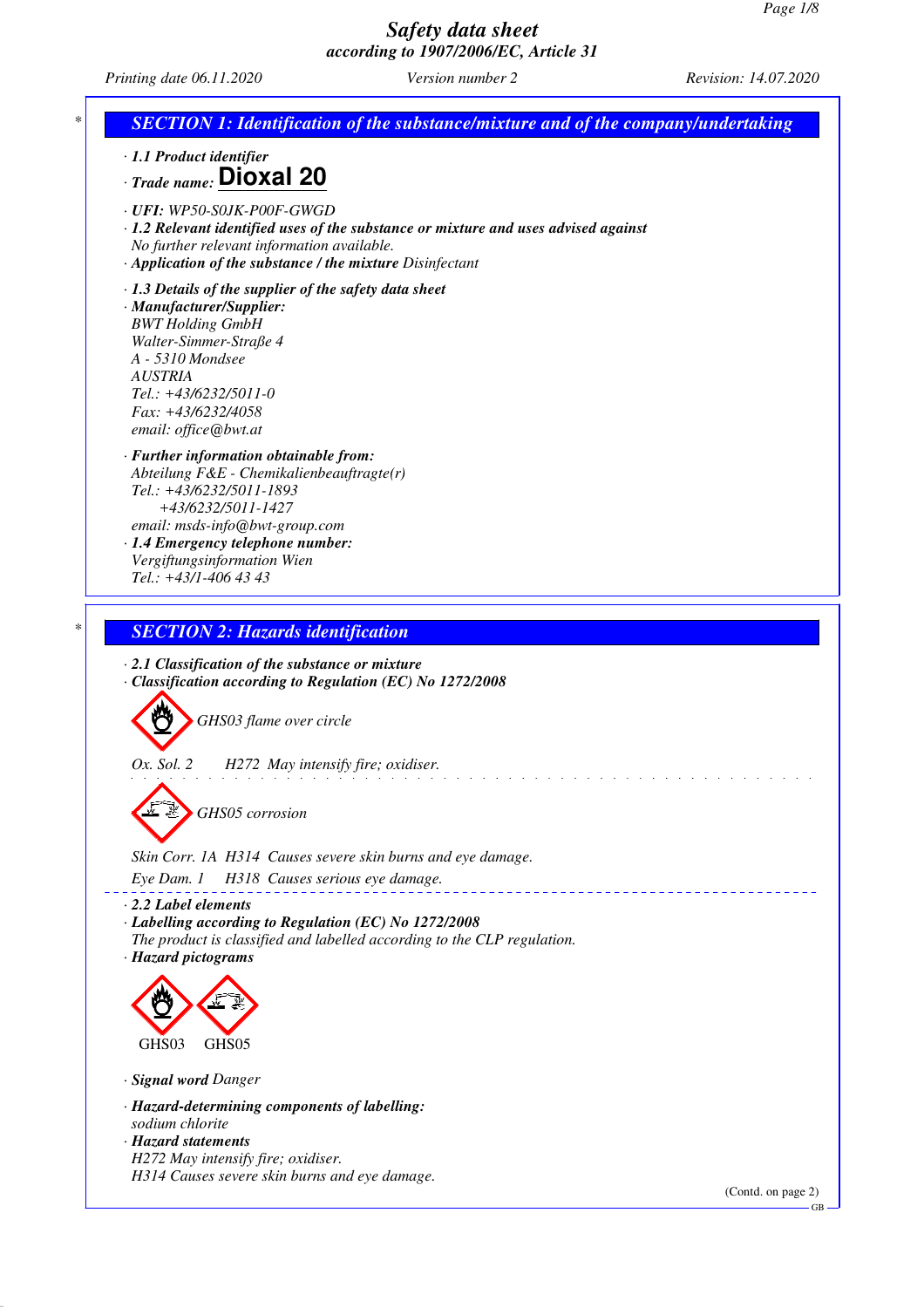*Printing date 06.11.2020 Version number 2 Revision: 14.07.2020*

## *Trade name:* **Dioxal 20**

|                                            | (Cond. of page 1)                                                                                                                                  |
|--------------------------------------------|----------------------------------------------------------------------------------------------------------------------------------------------------|
| · Precautionary statements                 |                                                                                                                                                    |
| <i>P210</i>                                | Keep away from heat, hot surfaces, sparks, open flames and other ignition sources. No<br>smoking.                                                  |
| P <sub>220</sub>                           | Keep away from clothing and other combustible materials.                                                                                           |
| <i>P260</i>                                | Do not breathe dusts or mists.                                                                                                                     |
| P <sub>280</sub>                           | Wear protective gloves/protective clothing/eye protection/face protection/hearing<br><i>protection.</i>                                            |
|                                            | P301+P330+P331 IF SWALLOWED: Rinse mouth. Do NOT induce vomiting.                                                                                  |
|                                            | P303+P361+P353 IF ON SKIN (or hair): Take off immediately all contaminated clothing. Rinse skin with<br>water [or shower].                         |
| P304+P340                                  | IF INHALED: Remove person to fresh air and keep comfortable for breathing.                                                                         |
| <i>P310</i>                                | Immediately call a POISON CENTER/doctor.                                                                                                           |
|                                            | P305+P351+P338 IF IN EYES: Rinse cautiously with water for several minutes. Remove contact lenses, if<br>present and easy to do. Continue rinsing. |
| <i>P321</i>                                | Specific treatment (see on this label).                                                                                                            |
| P <sub>405</sub>                           | Store locked up.                                                                                                                                   |
| · Additional information:                  |                                                                                                                                                    |
|                                            | EUH031 Contact with acids liberates toxic gas.                                                                                                     |
| $\cdot$ 2.3 Other hazards                  |                                                                                                                                                    |
| $\cdot$ Results of PBT and vPvB assessment |                                                                                                                                                    |
| $\cdot$ <b>PBT</b> : Not applicable.       |                                                                                                                                                    |
| $\cdot$ vPvB: Not applicable.              |                                                                                                                                                    |

## *\* SECTION 3: Composition/information on ingredients*

*· 3.2 Chemical characterisation: Mixtures*

*· Description: Mixture of substances listed below with nonhazardous additions.*

## *· Dangerous components:*

| CAS: 7758-19-2 | sodium chlorite                              | $2.5 - 10\%$ |
|----------------|----------------------------------------------|--------------|
|                | EINECS: 231-836-6 $\otimes$ Ox. Sol. 2, H272 |              |
|                | Acute Tox. 3, H301; Acute Tox. 2, H310       |              |
|                | $\diamond$ STOT RE 2, H373                   |              |
|                | Skin Corr. 1A, H314                          |              |
|                | $\bigotimes$ Aquatic Acute 1, H400           |              |
|                | Aquatic Chronic 3, H412                      |              |
|                | - - -<br>$\sim$ $\sim$<br>.                  |              |

*· Additional information: For the wording of the listed hazard phrases refer to section 16.*

## *\* SECTION 4: First aid measures*

*· 4.1 Description of first aid measures*

*· General information:*

*Symptoms of poisoning may even occur after several hours; therefore medical observation for at least 48 hours after the accident.*

*· After inhalation: Supply fresh air.*

*Call a doctor immediately.*

*· After skin contact:*

*Immediately rinse with water.*

- *If skin irritation continues, consult a doctor.*
- *· After eye contact: Rinse opened eye for several minutes under running water. Then consult a doctor.*

*· After swallowing:*

*Rinse out mouth and then drink plenty of water.*

*Call for a doctor immediately.*

*· 4.2 Most important symptoms and effects, both acute and delayed No further relevant information available.*

(Contd. on page 3)  $-$ GB $-$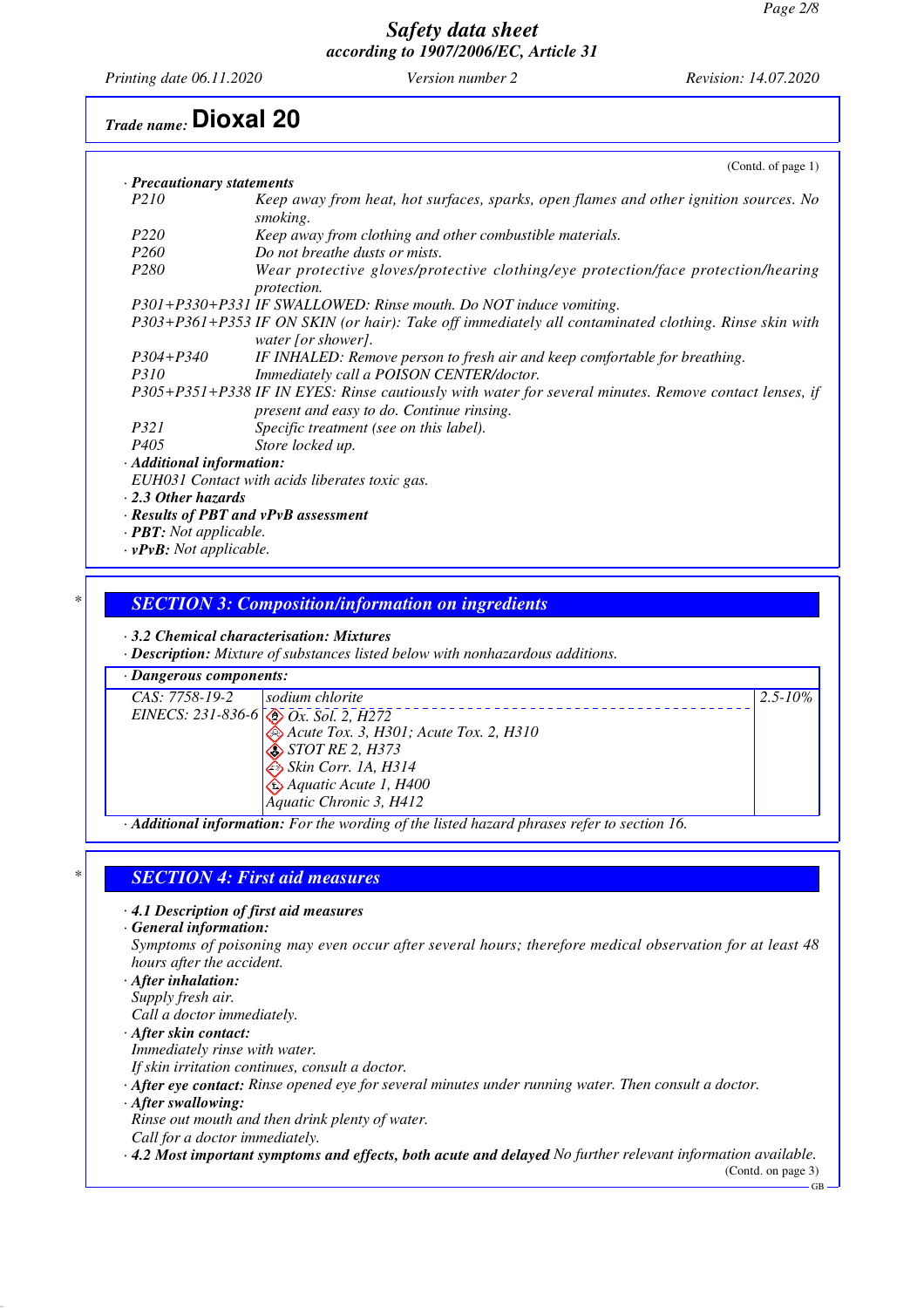*Printing date 06.11.2020 Version number 2 Revision: 14.07.2020*

*Trade name:* **Dioxal 20**

*· 4.3 Indication of any immediate medical attention and special treatment needed No further relevant information available.*

## *\* SECTION 5: Firefighting measures*

*· 5.1 Extinguishing media*

*· Suitable extinguishing agents:*

- *CO2, powder or water spray. Fight larger fires with water spray or alcohol resistant foam.*
- *· For safety reasons unsuitable extinguishing agents: Water with full jet*
- *· 5.2 Special hazards arising from the substance or mixture In case of fire, the following can be released:*

*Chlorine gas*

*· 5.3 Advice for firefighters*

*· Protective equipment: Mouth respiratory protective device.*

#### *\* SECTION 6: Accidental release measures*

*· 6.1 Personal precautions, protective equipment and emergency procedures Wear protective clothing.*

*· 6.2 Environmental precautions: Do not allow to enter sewers/ surface or ground water.*

*Inform respective authorities in case of seepage into water course or sewage system.*

*· 6.3 Methods and material for containment and cleaning up: Pick up mechanically.*

*Dispose contaminated material as waste according to item 13.*

*· 6.4 Reference to other sections See Section 7 for information on safe handling. See Section 8 for information on personal protection equipment. See Section 13 for disposal information.*

## *\* SECTION 7: Handling and storage*

- *· 7.1 Precautions for safe handling Keep receptacles tightly sealed. Open and handle receptacle with care. Prevent formation of dust.*
- *· Information about fire and explosion protection: Protect from heat.*
- *· 7.2 Conditions for safe storage, including any incompatibilities*
- *· Storage:*
- *· Requirements to be met by storerooms and receptacles: Store in a cool location. Store only in the original receptacle. · Information about storage in one common storage facility: Store away from reducing agents. Store away from flammable substances.*
- *Do not store together with acids.*
- *· Further information about storage conditions: Store in dry conditions.*
- *· Storage class: 5.1B*
- *· 7.3 Specific end use(s) No further relevant information available.*

#### *\* SECTION 8: Exposure controls/personal protection*

*· Additional information about design of technical facilities: No further data; see item 7.*

(Contd. on page 4)

(Contd. of page 2)

GB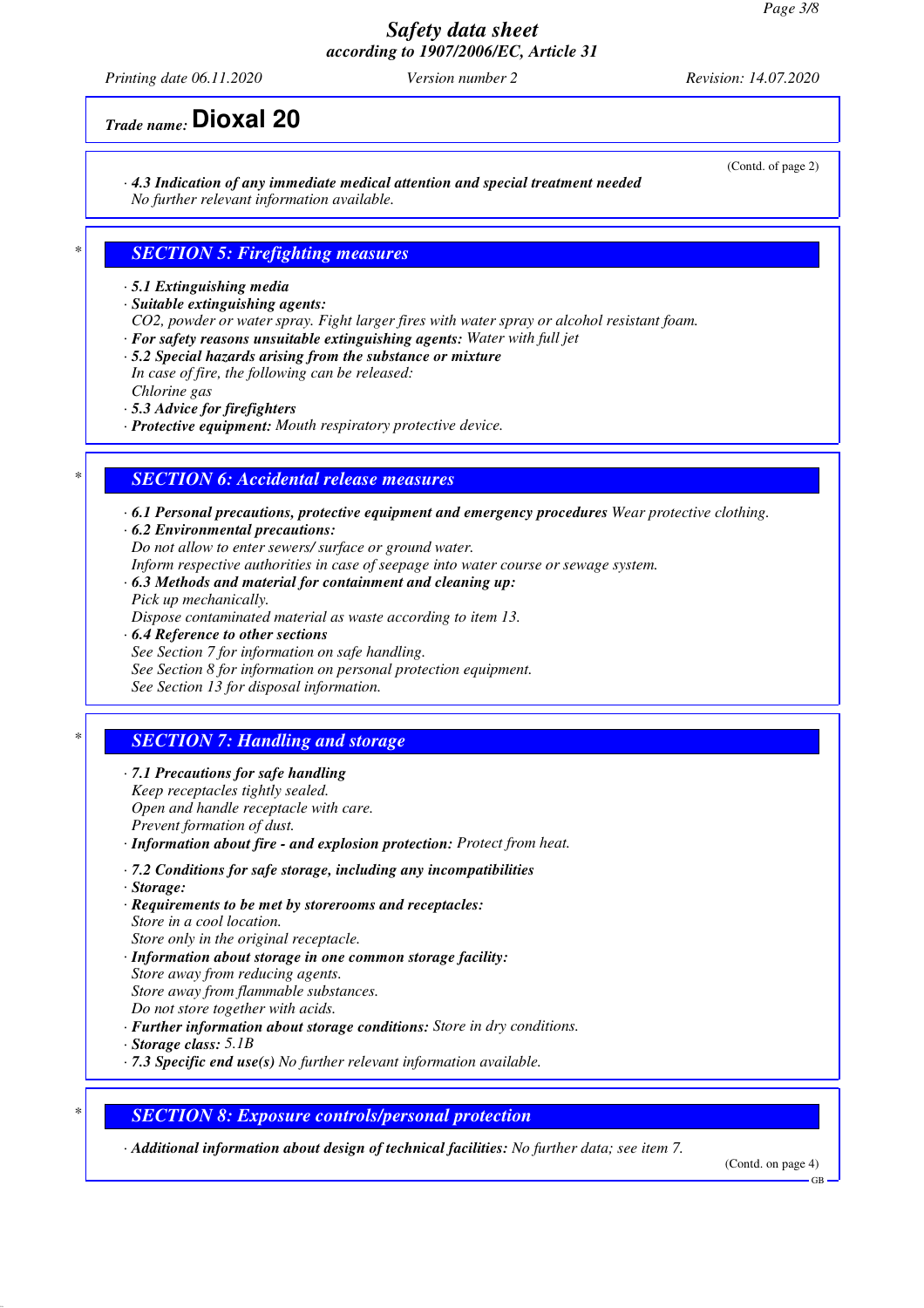*Printing date 06.11.2020 Version number 2 Revision: 14.07.2020*

## *Trade name:* **Dioxal 20**

*· Change in condition*

*Melting point/freezing point: Undetermined. Initial boiling point and boiling range: Undetermined. · Flash point: Not applicable. · Flammability (solid, gas): Not determined. · Decomposition temperature: Not determined.*

*· Auto-ignition temperature: Product is not selfigniting.*

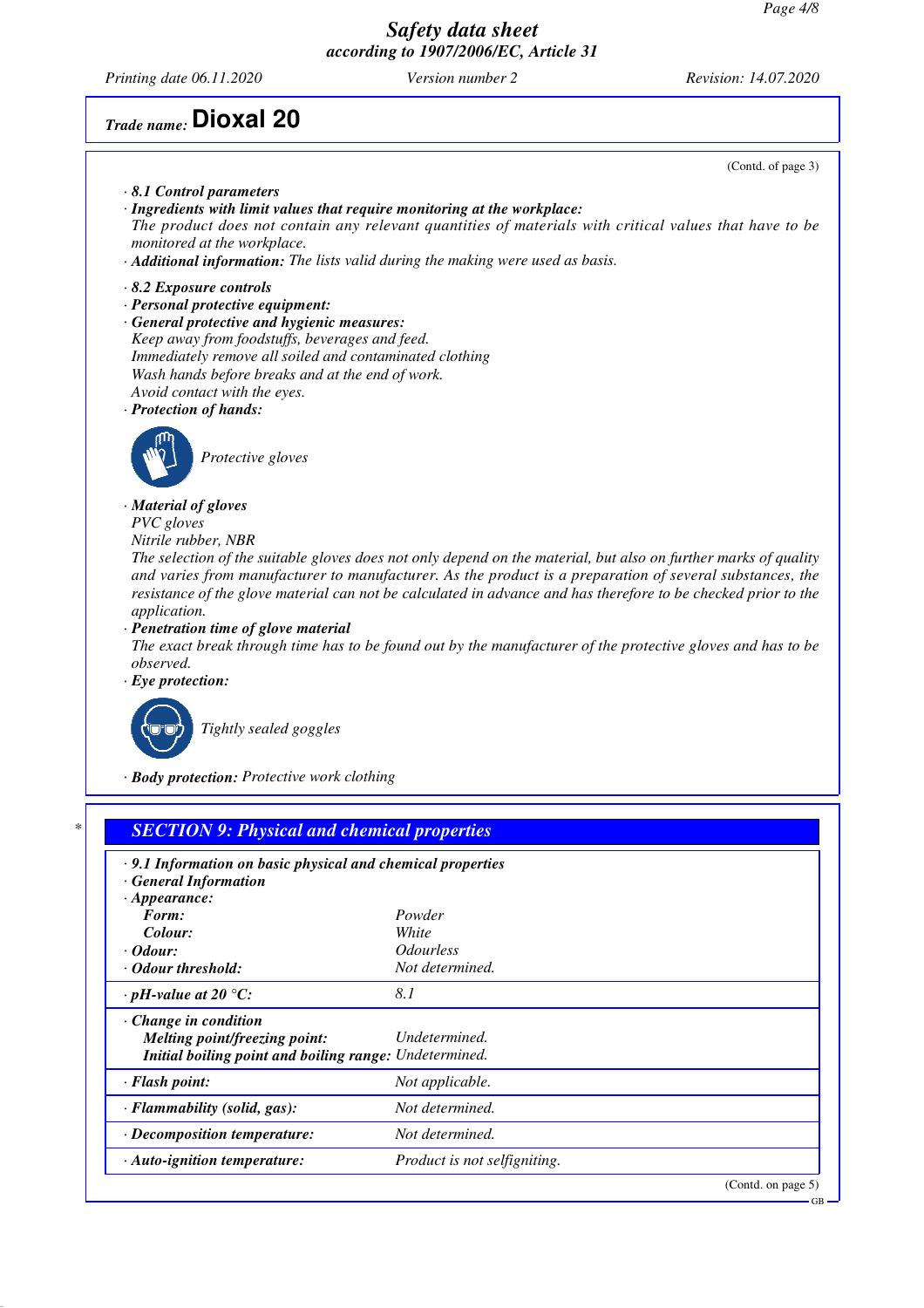*Printing date 06.11.2020 Version number 2 Revision: 14.07.2020*

## *Trade name:* **Dioxal 20**

|                                           | (Contd. of page 4)                            |
|-------------------------------------------|-----------------------------------------------|
| $\cdot$ Explosive properties:             | Product does not present an explosion hazard. |
| $\cdot$ Explosion limits:                 |                                               |
| Lower:                                    | Not determined.                               |
| <b>Upper:</b>                             | Not determined.                               |
| · Vapour pressure:                        | Not applicable.                               |
| $\cdot$ Density:                          | Not determined.                               |
| $\cdot$ Relative density                  | Not determined.                               |
| · Vapour density                          | Not applicable.                               |
| $\cdot$ Evaporation rate                  | Not applicable.                               |
| · Solubility in / Miscibility with        |                                               |
| water at 20 $\mathrm{^{\circ}C:}$         | 370 g/l                                       |
| · Partition coefficient: n-octanol/water: | Not determined.                               |
| $\cdot$ Viscosity:                        |                                               |
| Dynamic:                                  | Not applicable.                               |
| Kinematic:                                | Not applicable.                               |
| · Solvent content:                        |                                               |
| Organic solvents:                         | $0.0\%$                                       |
| <b>Solids content:</b>                    | 100.0%                                        |
| · 9.2 Other information                   | No further relevant information available.    |

#### *\* SECTION 10: Stability and reactivity*

*· 10.1 Reactivity No further relevant information available.*

*· 10.3 Possibility of hazardous reactions*

*Reacts with flammable substances.*

*Reacts with acids.*

*Reacts with oxidising agents.*

*Reacts with organic substances.*

*Reacts with reducing agents.*

*· 10.4 Conditions to avoid Moisture*

*· 10.5 Incompatible materials: No further relevant information available.*

*· 10.6 Hazardous decomposition products: No dangerous decomposition products known.*

## *\* SECTION 11: Toxicological information*

*· 11.1 Information on toxicological effects*

*· Acute toxicity Based on available data, the classification criteria are not met.*

*· LD/LC50 values relevant for classification:*

*7758-19-2 sodium chlorite*

*Oral LD50 284 mg/kg (rat)*

*· Primary irritant effect:*

*· Skin corrosion/irritation*

*Causes severe skin burns and eye damage.*

*· Serious eye damage/irritation*

*Causes serious eye damage.*

*· Respiratory or skin sensitisation Based on available data, the classification criteria are not met.*

*· CMR effects (carcinogenity, mutagenicity and toxicity for reproduction)*

*· Germ cell mutagenicity Based on available data, the classification criteria are not met.*

- *· Carcinogenicity Based on available data, the classification criteria are not met.*
- *· Reproductive toxicity Based on available data, the classification criteria are not met.*

(Contd. on page 6)

GB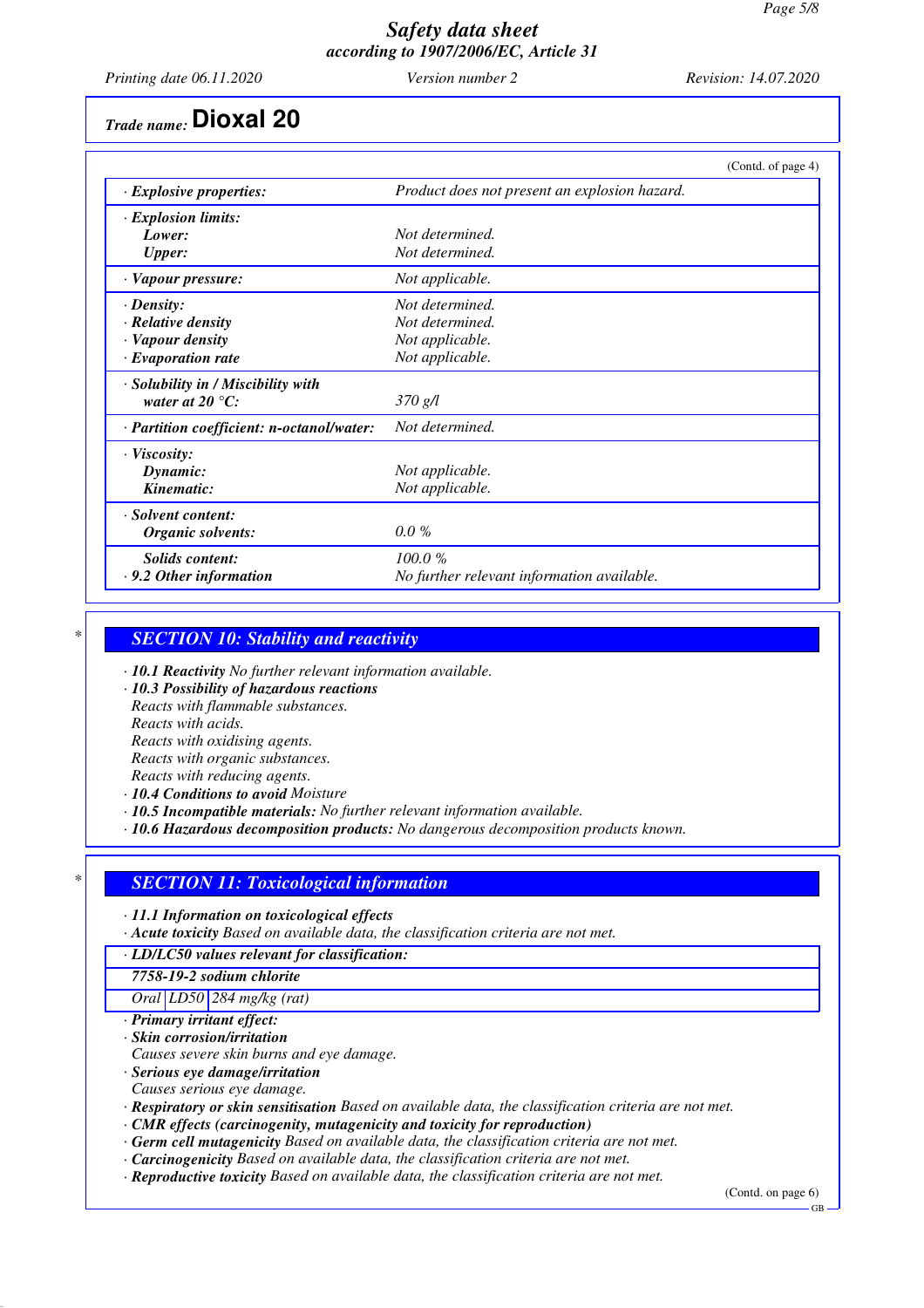*Printing date 06.11.2020 Version number 2 Revision: 14.07.2020*

*Trade name:* **Dioxal 20**

(Contd. of page 5)

- *· STOT-single exposure Based on available data, the classification criteria are not met.*
- *· STOT-repeated exposure Based on available data, the classification criteria are not met.*
- *· Aspiration hazard Based on available data, the classification criteria are not met.*

#### *\* SECTION 12: Ecological information*

#### *· 12.1 Toxicity*

- *· Aquatic toxicity: No further relevant information available.*
- *· 12.2 Persistence and degradability No further relevant information available.*
- *· 12.3 Bioaccumulative potential No further relevant information available.*
- *· 12.4 Mobility in soil No further relevant information available.*
- *· Additional ecological information:*
- *· General notes:*
- *Water hazard class 2 (German Regulation) (Self-assessment): hazardous for water Do not allow product to reach ground water, water course or sewage system. Danger to drinking water if even small quantities leak into the ground.*
- *· 12.5 Results of PBT and vPvB assessment*
- *· PBT: Not applicable.*
- *· vPvB: Not applicable.*
- *· 12.6 Other adverse effects No further relevant information available.*

#### *SECTION 13: Disposal considerations*

#### *· 13.1 Waste treatment methods*

*· Recommendation*

*Must not be disposed together with household garbage. Do not allow product to reach sewage system.*

*· European waste catalogue*

*16 09 04\* oxidising substances, not otherwise specified*

*· Uncleaned packaging:*

- *· Recommendation: Disposal must be made according to official regulations.*
- *· Recommended cleansing agents: Water, if necessary together with cleansing agents.*

## *\* SECTION 14: Transport information*

| $\cdot$ 14.1 UN-Number                    |                             |                    |
|-------------------------------------------|-----------------------------|--------------------|
| · ADR, IMDG, IATA                         | <i>UN1496</i>               |                    |
| $\cdot$ 14.2 UN proper shipping name      |                             |                    |
| $\cdot$ ADR                               | <b>1496 SODIUM CHLORITE</b> |                    |
| ·IMDG, IATA                               | <b>SODIUM CHLORITE</b>      |                    |
| $\cdot$ 14.3 Transport hazard class(es)   |                             |                    |
| · ADR, IMDG, IATA                         |                             |                    |
|                                           |                             |                    |
| $\cdot$ Class                             | 5.1 Oxidising substances.   |                    |
| $\cdot$ Label                             | 5. I                        |                    |
| · 14.4 Packing group<br>· ADR, IMDG, IATA | II                          |                    |
|                                           |                             | (Contd. on page 7) |

GB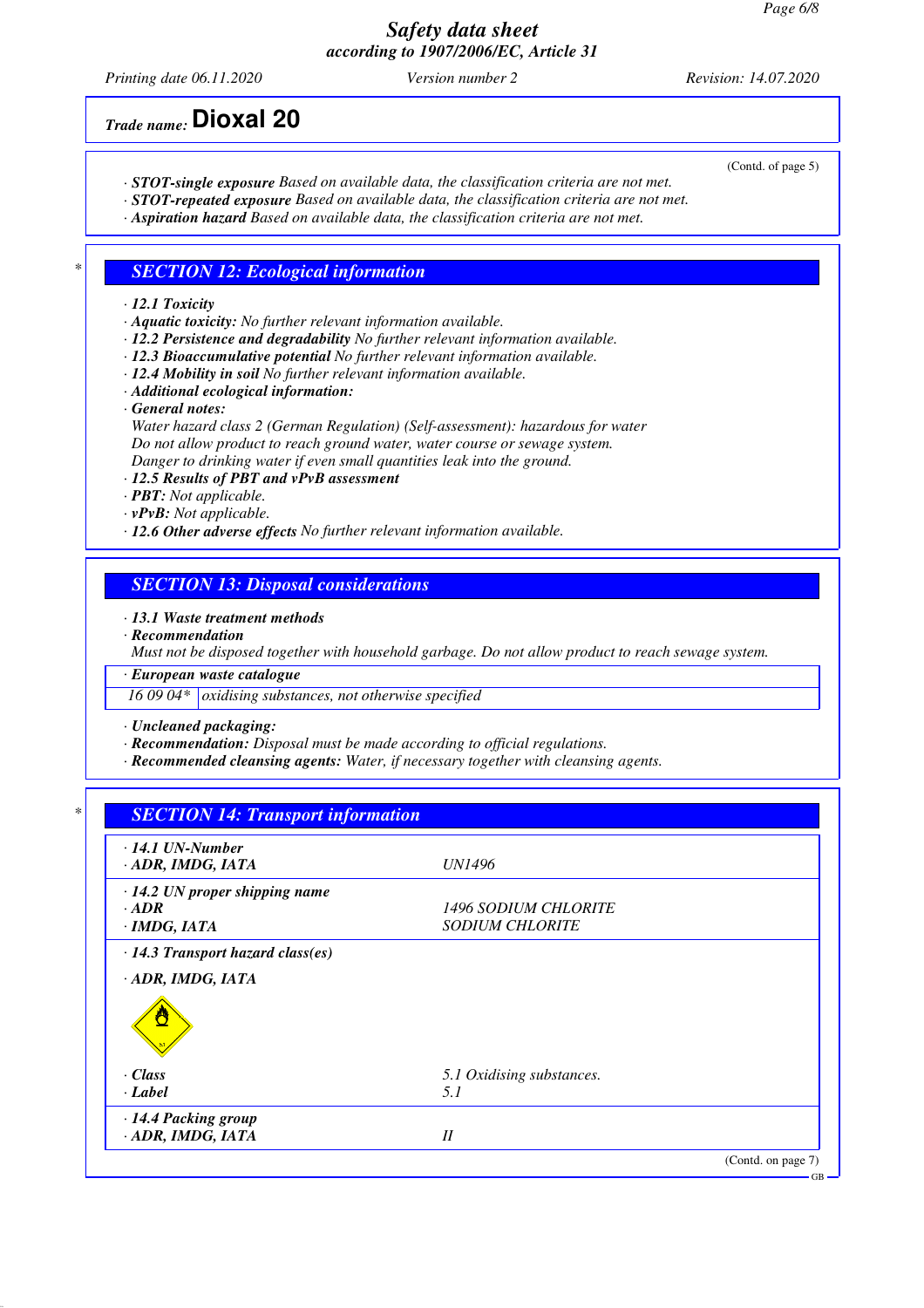*Printing date 06.11.2020 Version number 2 Revision: 14.07.2020*

*Trade name:* **Dioxal 20**

|                                                                  | (Contd. of page 6)                              |
|------------------------------------------------------------------|-------------------------------------------------|
| $\cdot$ 14.5 Environmental hazards:<br>$\cdot$ Marine pollutant: | No                                              |
| · 14.6 Special precautions for user                              | Warning: Oxidising substances.                  |
| · Hazard identification number (Kemler code):                    | 50                                              |
| · EMS Number:                                                    | $F-H, S-Q$                                      |
| · Segregation groups                                             | <b>Chlorites</b>                                |
| · Stowage Category                                               | A                                               |
| · Segregation Code                                               | SG38 Stow "separated from" SGG2-ammonium        |
|                                                                  | compounds.                                      |
|                                                                  | SG49 Stow "separated from" SGG6-cyanides        |
| $\cdot$ 14.7 Transport in bulk according to Annex II of          |                                                 |
| <b>Marpol and the IBC Code</b>                                   | Not applicable.                                 |
| · Transport/Additional information:                              |                                                 |
| $\cdot$ ADR                                                      |                                                 |
| $\cdot$ Limited quantities (LQ)                                  | $1 \text{ kg}$                                  |
| $\cdot$ Excepted quantities (EQ)                                 | Code: E2                                        |
|                                                                  | Maximum net quantity per inner packaging: 30 g  |
|                                                                  | Maximum net quantity per outer packaging: 500 g |
| · Transport category                                             | 2                                               |
| · Tunnel restriction code                                        | E                                               |
| $\cdot$ IMDG                                                     |                                                 |
| $\cdot$ Limited quantities (LQ)                                  | $1 \text{ kg}$                                  |
| $\cdot$ Excepted quantities (EQ)                                 | Code: E2                                        |
|                                                                  | Maximum net quantity per inner packaging: 30 g  |
|                                                                  | Maximum net quantity per outer packaging: 500 g |
| · UN "Model Regulation":                                         | UN1496, SODIUM CHLORITE, 5.1, II                |

## *\* SECTION 15: Regulatory information*

*· 15.1 Safety, health and environmental regulations/legislation specific for the substance or mixture*

*· Directive 2012/18/EU*

*· Named dangerous substances - ANNEX I None of the ingredients is listed.*

- *· Seveso category P8 OXIDISING LIQUIDS AND SOLIDS*
- *· Qualifying quantity (tonnes) for the application of lower-tier requirements 50 t*
- *· Qualifying quantity (tonnes) for the application of upper-tier requirements 200 t*
- *· 15.2 Chemical safety assessment: A Chemical Safety Assessment has not been carried out.*

## *SECTION 16: Other information*

*This information is based on our present knowledge. However, this shall not constitute a guarantee for any specific product features and shall not establish a legally valid contractual relationship.*

*· Relevant phrases H272 May intensify fire; oxidiser. H301 Toxic if swallowed. H310 Fatal in contact with skin. H314 Causes severe skin burns and eye damage. H373 May cause damage to organs through prolonged or repeated exposure. H400 Very toxic to aquatic life. H412 Harmful to aquatic life with long lasting effects. · Abbreviations and acronyms: ADR: Accord européen sur le transport des marchandises dangereuses par Route (European Agreement concerning the International Carriage of Dangerous Goods by Road)*

(Contd. on page 8)

GB